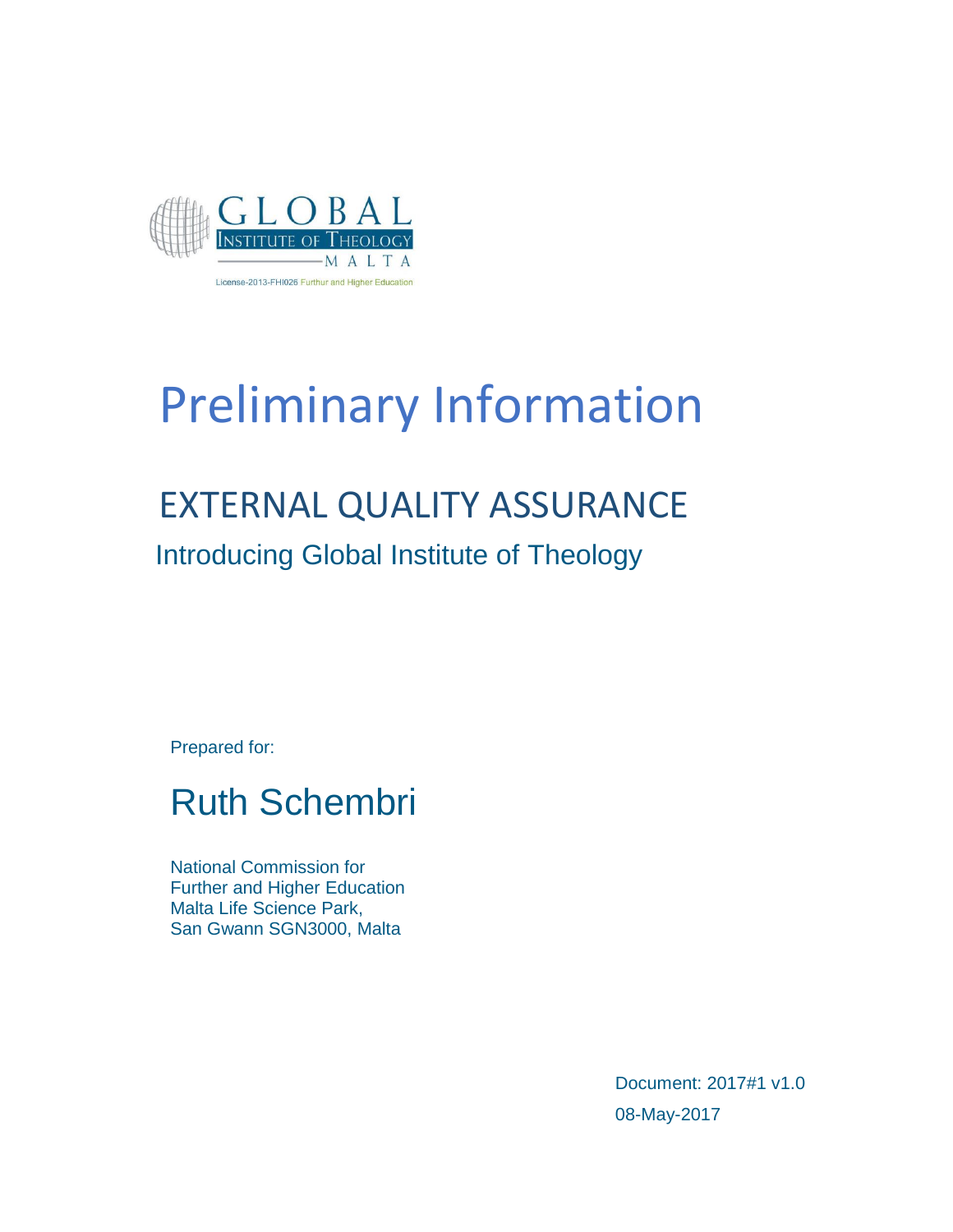

National Director Joseph Agius **page 1** [www.git.edu.mt](http://www.git.edu.mt/) | *info@git.edu.mt* 79475618 | 21435529

### *INTRODUCING GLOBAL UNIVERSITY*

#### Distance Learning Education

Global University (GU) is a fully accredited nonprofit Christian University, in the Pentecostal tradition, based out of Springfield, Missouri. As a worldwide online and distance education pioneer, the university integrates education and service through a network in 180 countries, including the United States. GU's presence in so many countries gives students all over the world and at all ages the opportunity to study anywhere at any time in their own pace.

Distance learning is one of the most dynamic and fastest growing educational strategies. It differs from traditional classroom study in methodology, but its goal is the same: to guide the student through a systematic program of study and help him or her gain new knowledge and skills.

Adult workers have found that this type of delivery provides them the opportunity to further their Christian education while keeping their employment. The three main languages of instruction are English, Spanish and French for undergraduate programs. Learning materials have been translated into several other languages and dialects as well.

The University gives the opportunity to students to study Bible and theology courses at several academic levels even in different stages of life: from early childhood (3-6 years) up to late adulthood. Consequently, the forte of GU is to provide education for life-long learning seekers. Accordingly, GU offers studies for Sunday Schools from kinder to grade 6 up to doctoral degrees.

#### Global University Schools

Global University has four schools. (1) The School for Evangelism and Discipleship. A number of programs for this school are recognized or in the procecess of being recognized by the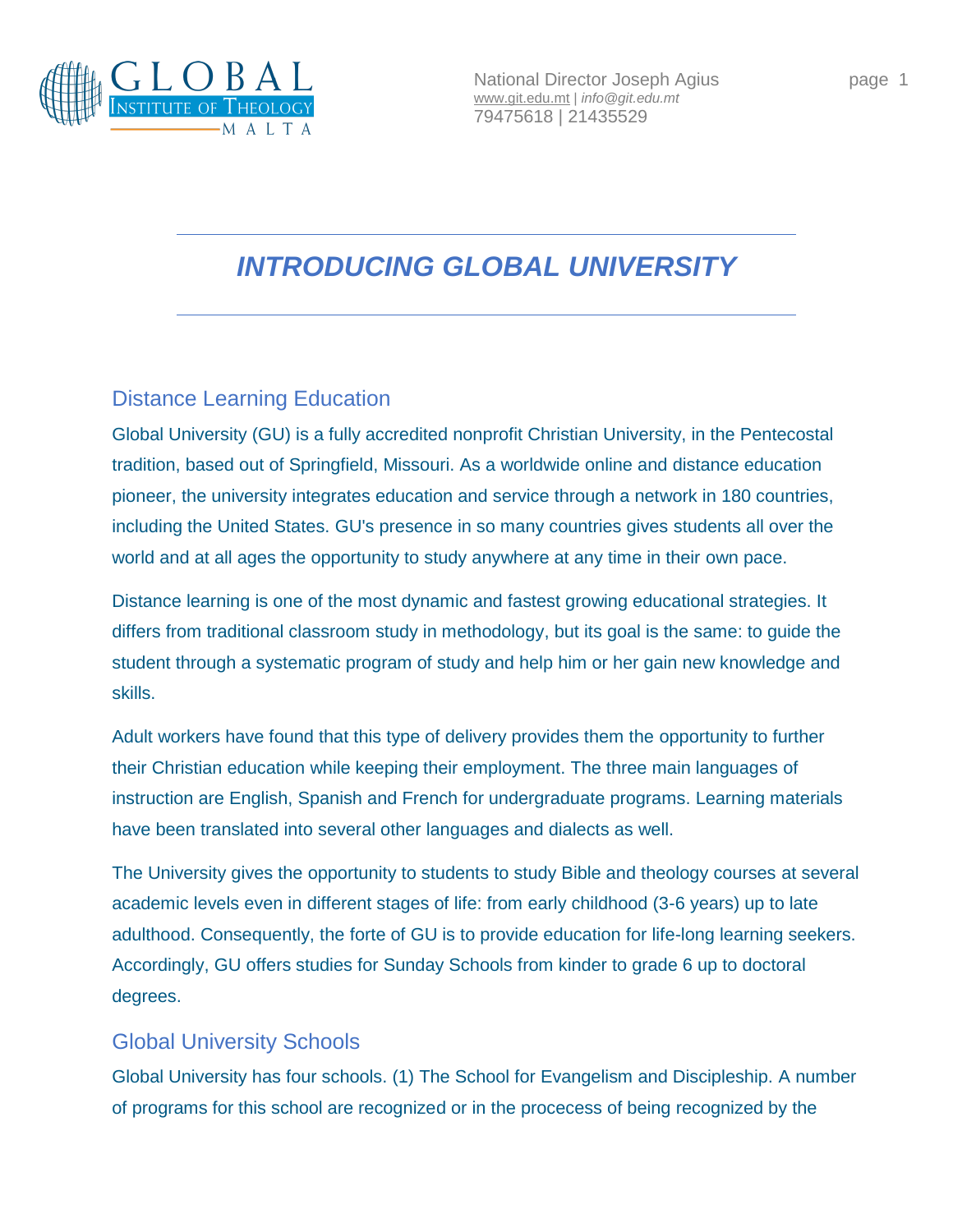

National Director Joseph Agius **page 2** [www.git.edu.mt](http://www.git.edu.mt/) | *info@git.edu.mt* 79475618 | 21435529

NCFHE. (2) Berean School of the Bible. This school's ministerial program is recognized as a qualification in an MQF 5. (3). The Undergraduate School of Bible and Theology has several degrees, recognized in MQF level 6 and undergraduate certificates in MQF 5. (4) The Graduate School of Theology has several graduate certificates, Master of Arts degrees, Master of Divinity, and Doctor of Ministry programs. Some them are already recognized by the NCFHE, but Global Institute of Theology is not yet licensed to deliver these courses under the licence of the NCFHE.

#### Global Institute of Theology and Vision

Global Institute of Theology (GIT) is the legal name for GU in Malta and is accredited by the NCFHE; license 2013-FHI-026. GIT received its first recognition by signing a protocol on March 22, 2011. It is our vision to provide biblical and theological education to the Pentecostal and Evangelical churches in Malta and Gozo, and abroad. We want to accomplish this by providing to Evangelical and Pentecostal churches and their members, independent and group study opportunities.

Since our students do not take these courses for career improvement and promotion, but to learn the Bible and its related disciplines, it is our policy that education will become available to all those who are willing to study. Nevertheless, GIT does lead to ministerial training and beyond. Our vision is that although it is occasional for Maltese Evangelical and Pentecostal churches to employ their pastor in full time ministry, when this takes place, GIT will offer the academic qualifications that are fit for the purpose.

One of the ways that GIT contributes to give opportunities to students to study is by keeping prices as low as possible. We can achieve this by the fact that all service to the school is to be done on voluntary basis. Consequently, all officials and lecturers offer their services for free. Office space, some equipment, and the learning premises are also donated.

#### Home Grown Courses

Global Institute of Theology has two homegrown courses that are accredited with the NCFHE. These are in levels 3, and 5. These courses have been designed locally and also made up of study guides available by GU. Global Institute of Theology retains the intellectual property of these courses. We design these courses for the need of the local Maltese and Evangelical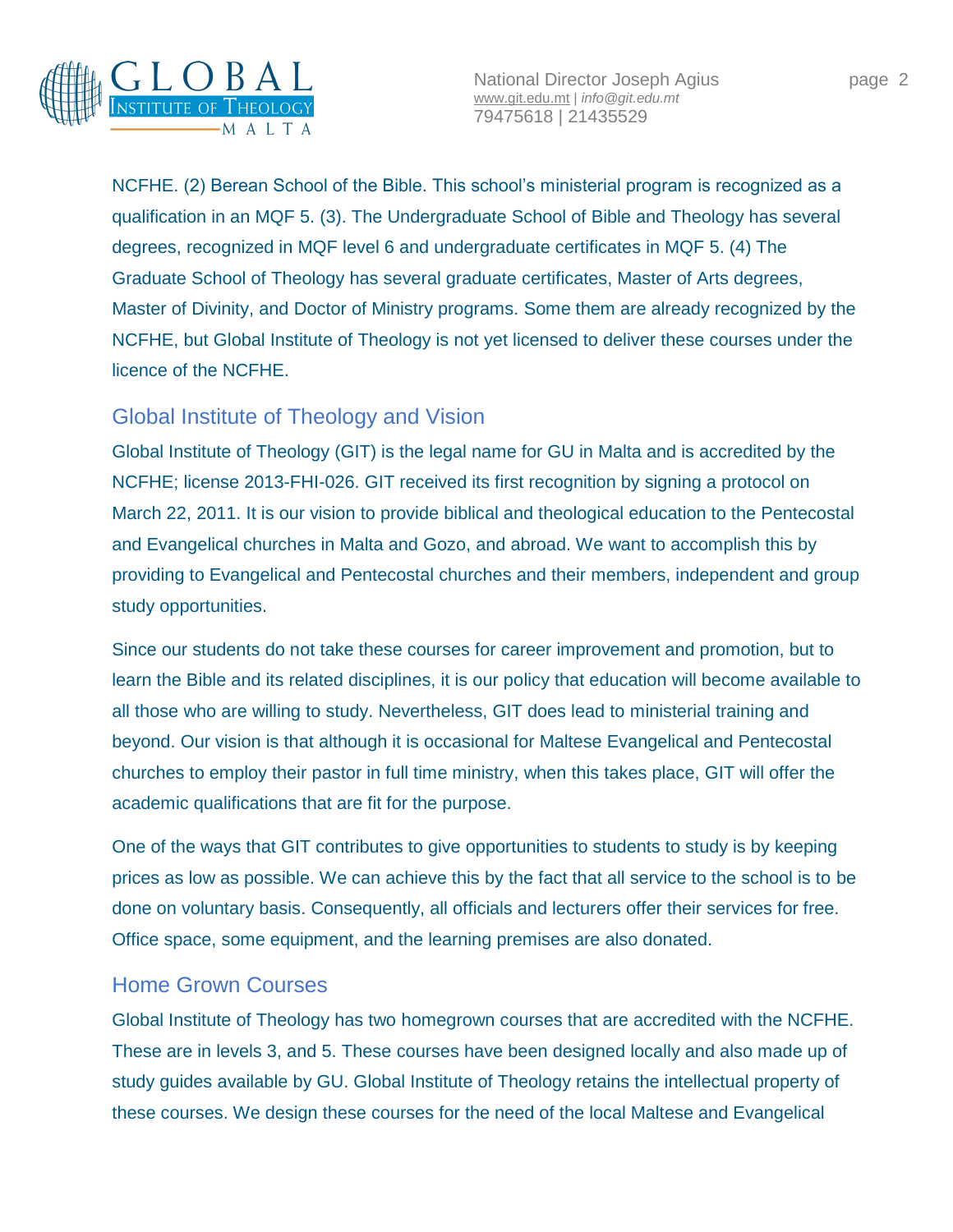

Church. However, we plan to collaborate with other GU schools abroad and help them with accreditation.

#### Quality Assurance

Although GIT offers free services, this does not undermine the quality of service and education. Those involved with GIT understand that they are all in agreement with this viewpoint.This is imperative because GIT believes in the "quality culture" philosophy. Quality culture demands that leadership understands and believes in the implications for a Bible School which operates with a governing quality mindset. We believe our quality culture will help all involved to remain focused on our school objectives.

GIT students are expected to be special individuals. They should have a special commitment and desire to learn in order to prepare themselves for greater service. They are to gradually mature as students and as citizens, who enjoy life. Nevertheless, always are aware of its seriousness. Above all else, they desire to please God in everything they do. Consequently, the following qualities are to be nurtured and considered as a life-long commitment.

**Commitment to Excellence -** "I count all things but loss for the excellency of the knowledge of Christ Jesus my Lord...This one thing I do, forgetting those things which are behind...I press toward the mark of the prize of the high calling of God in Christ Jesus..." (Philippians 3:8,13,14).

**Faithfulness -** To God I give my life in worship and service in all that I am and have. I will seek first the kingdom of God.

**Unselfishness -** For others I will gladly share and serve as God has so graciously provided for me.

**Truthfulness -** To myself and to all others I shall be honest and truthful with fairness, giving dignity to every person I meet.

**Thoroughness -** In all I undertake to do I shall attempt to be complete and thorough, striving always for excellence.

**Neatness -** The quality of my life and work will also reflect beauty in the things I achieve.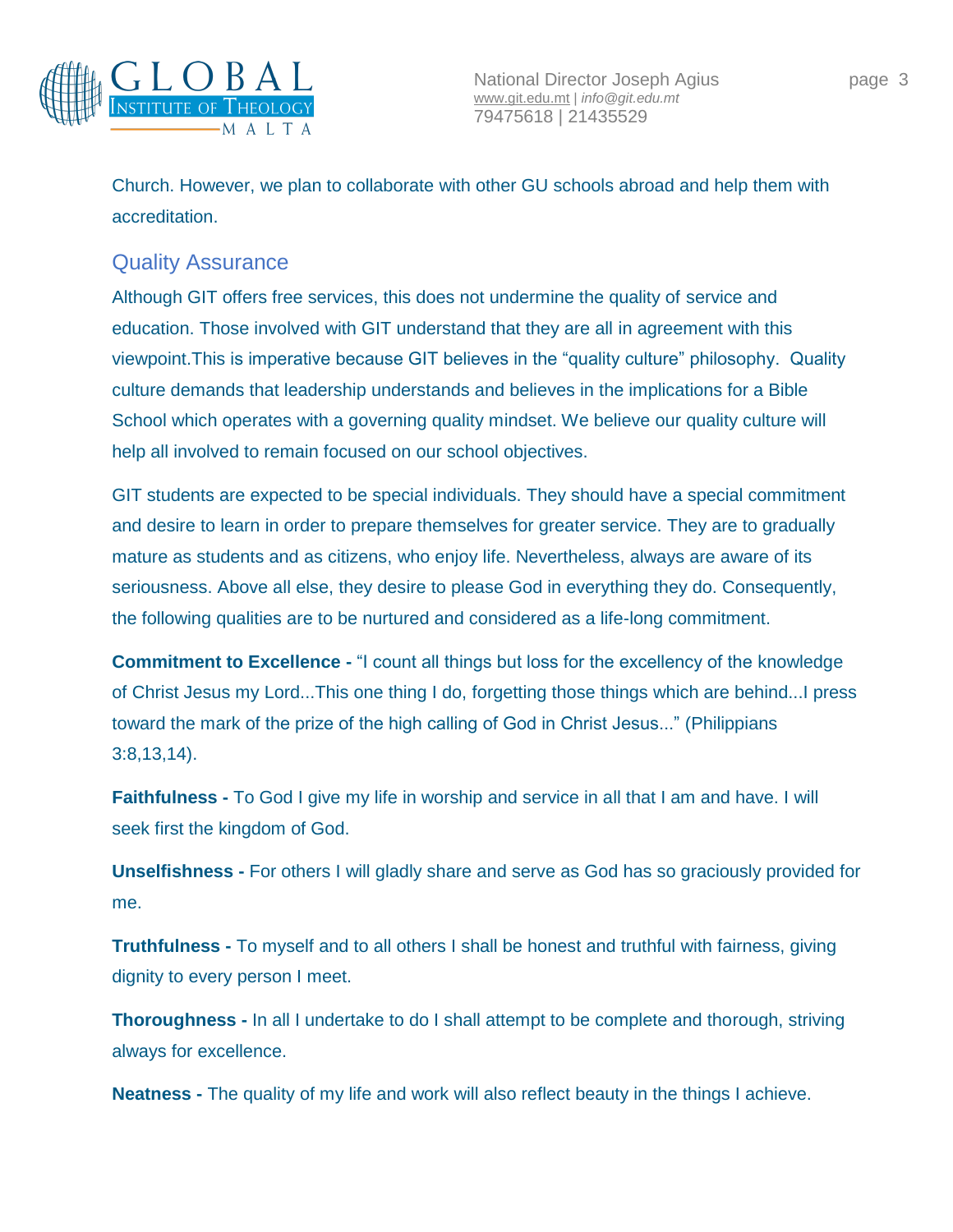

**Promptness -** Knowing that by being prompt I am conserving the time of others as well as keeping myself on schedule, I shall attempt to be prompt in keeping promises.

**Perseverance -** Steadfastly pursuing the goals God reveals to me as appropriate for my life, my abilities, and my calling – this will be my constant aim.

Consequently, GIT is committed to making quality assurance visible in the life of our students. As a tool for transparency, we strive towards making our IQA visible as possible. The main tool is a website designed for this purpose [\(http://iqa-2017.git.edu.mt\)](http://iqa-2017.git.edu.mt/). At the time of writing, the website is in its initial stages.

#### Course Delivery

Global Institute of Theology, using GU's courses delivers its courses by using various pedagogical methods. This includes videos, interaction with an assigned mentor, and asynchronous learning. Small study groups are also popular with most students. In this case, a qualified instructor facilitates the learning experience. GIT encourages collaborative and cooperative learning as much as possible. The instructional design of the courses is designed by experts, which made GU one of the leading distance learning schools.

#### Student-Centered Learning

With all of its strengths and improving on its weaknesses, GIT strives to be a student-centered learning institution. Our philosophy comes from the second-century sage Rabbi Judah the Holy, who articulated the well-known saying, "the world exists only to breathe the breath of school children." We are convinced that this principle is internalized and is in the fabric of our being. We firmly believe that the focus of learning must have the students best interest in its aim; unless the students receive what we offer them, then the focus is somewhere else. We are convinced, that the strategy of making sure all that all GIT staff adhere to the designed policies and guidelines gives our students high-quality educational experiences.